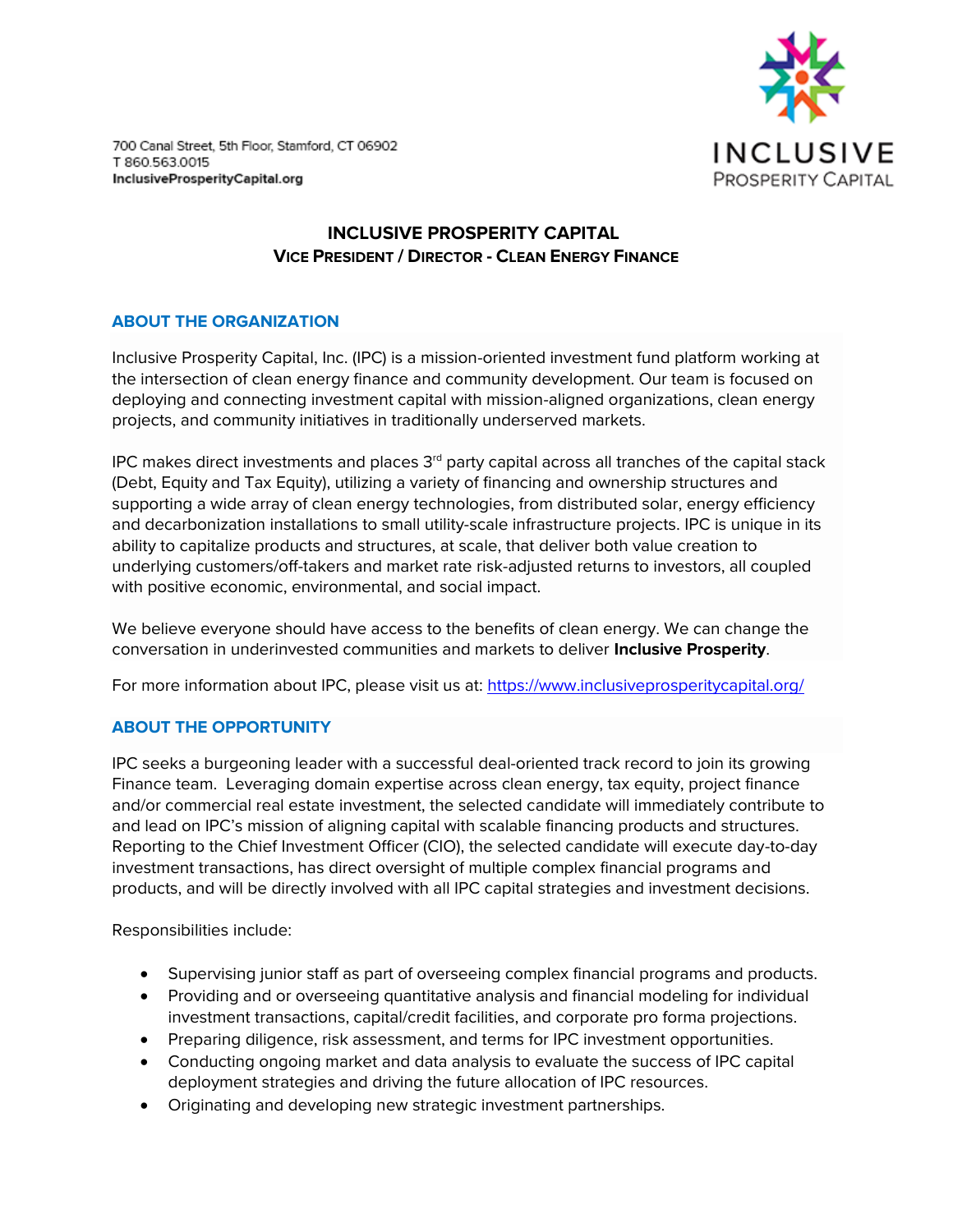- Acting as advisor to the CIO for IPC capital-structuring and investment decisions.
- Developing new and innovative financing programs to scale IPC's investment portfolio in a prudent manner directly tied to organizational balance sheet goal.
- Advising on investment standards, guidelines, and underwriting procedures that govern the administration of IPC investment activities.
- Participating in outreach efforts to local, regional, national and international financial institutions to strike partnerships on behalf of IPC.
- Participating in relationship management for IPC's existing investors and strategic partners in accordance with existing and emerging investment priorities.
- Negotiating and structuring terms for IPC investments and interacting with investees.
- Collaborating with internal and external legal experts to develop and maintain appropriate legal documents.
- Collaborating with potential IPC partners, including developers, customers, government entities, and regulatory agencies.
- Representing IPC at external events to increase IPC's market presence.

This is a unique opportunity to play a key role in a growing, mission-oriented organization, and as such successful candidates will be expected to apply an "all hands" approach.

## **QUALIFICATIONS**

## **Education & Experience***:*

The ideal candidate will have a relevant Bachelor's degree (preferably combined with an advanced degree or other professional certification, though professional experience may substitute) plus at least seven (7) years of direct experience managing and developing financial programs and/or projects in fields related to clean energy and or economic development. Additionally, the ideal candidate should be able to demonstrate at least two (2) years of experience in a supervisory capacity managing people, projects, and/or budgets.

## **Skills:**

IPC seeks candidates that exhibit both mission alignment and professional competency in the following areas:

- Expertise with diverse capital stack solutions (Tax Equity, Senior / Subordinated Debt, Equity, Quasi Equity, etc.) and how they impact both projects/companies and investors.
- Demonstrated successful deal structuring and domain experience across a portfolio of investments in renewable energy (preferably solar), other clean energy and energy efficiency project finance, commercial real estate, and related themes.
- Superior financial modeling skills.
- Demonstrated experience in innovative product development and management.
- Ability to evaluate emerging clean energy markets and financing solutions.
- Exceptional negotiating and interpersonal skills involving the ability to work with management and a variety of other parties, at all levels, internally and externally.
- Exceptional writing skills and the ability to communicate effectively, tactfully, and courteously through oral and written communications.